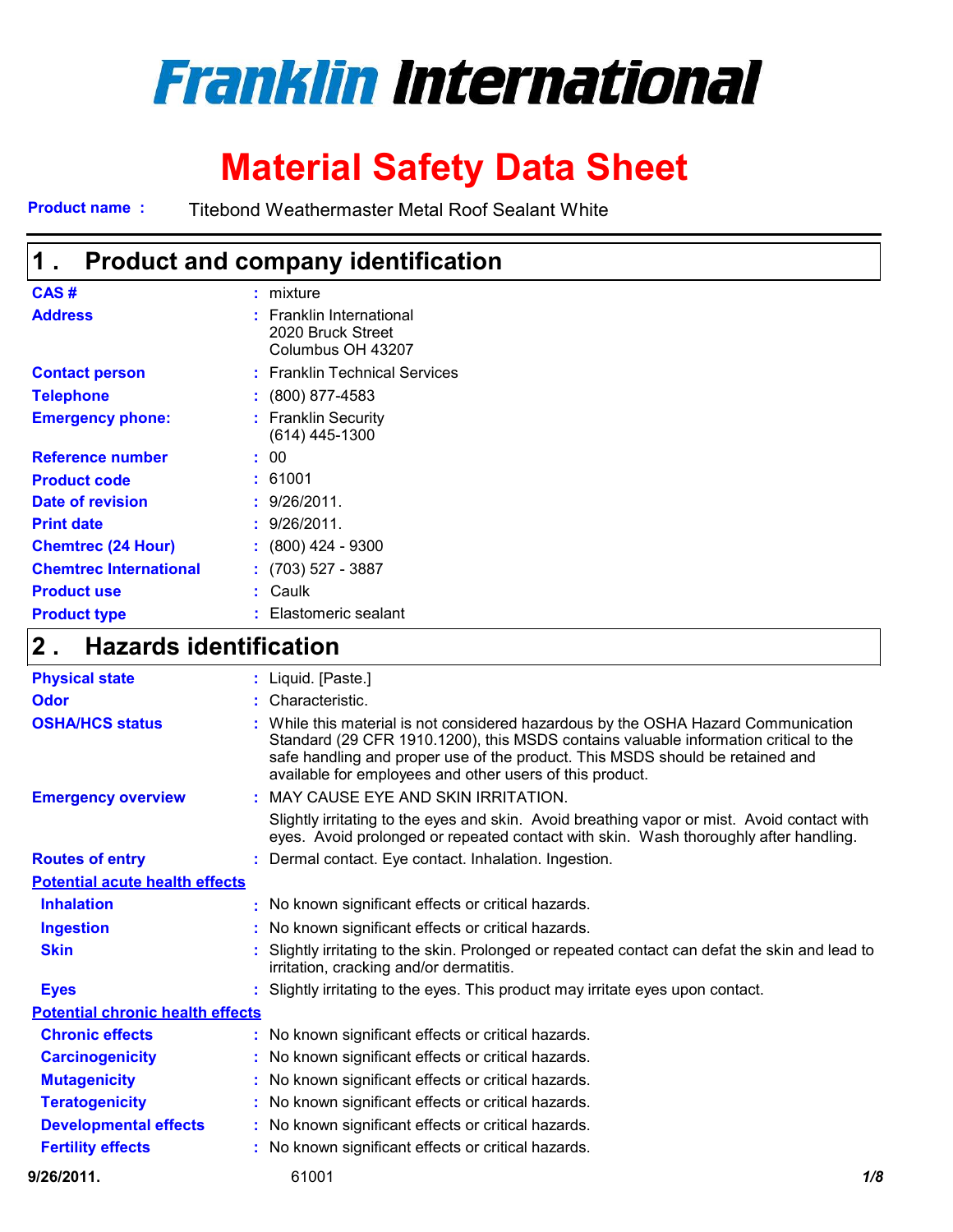*Titebond Weathermaster Metal Roof Sealant White*

### **2 . Hazards identification**

| <b>Target organs</b>                                         | : May cause damage to the following organs: skin, eyes.                            |
|--------------------------------------------------------------|------------------------------------------------------------------------------------|
| <b>Over-exposure signs/symptoms</b>                          |                                                                                    |
| <b>Inhalation</b>                                            | : No specific data.                                                                |
| <b>Ingestion</b>                                             | : No specific data.                                                                |
| <b>Skin</b>                                                  | : Adverse symptoms may include the following:<br>irritation<br>redness             |
| <b>Eyes</b>                                                  | : Adverse symptoms may include the following:<br>irritation<br>watering<br>redness |
| <b>Medical conditions</b><br>aggravated by over-<br>exposure | : None known.                                                                      |

**See toxicological information (section 11)**

## **3 . Composition/information on ingredients**

**There are no ingredients present which, within the current knowledge of the supplier and in the concentrations applicable, are classified as hazardous to health or the environment and hence require reporting in this section.**

## **First aid measures 4 .**

| <b>Eye contact</b>                | : Check for and remove any contact lenses. Immediately flush eyes with plenty of water<br>for at least 15 minutes, occasionally lifting the upper and lower eyelids. Get medical<br>attention immediately.                                                                                  |
|-----------------------------------|---------------------------------------------------------------------------------------------------------------------------------------------------------------------------------------------------------------------------------------------------------------------------------------------|
| <b>Skin contact</b>               | : In case of contact, immediately flush skin with plenty of water for at least 15 minutes<br>while removing contaminated clothing and shoes. Wash clothing before reuse. Clean<br>shoes thoroughly before reuse. Get medical attention immediately.                                         |
| <b>Inhalation</b>                 | : Move exposed person to fresh air. If not breathing, if breathing is irregular or if<br>respiratory arrest occurs, provide artificial respiration or oxygen by trained personnel.<br>Loosen tight clothing such as a collar, tie, belt or waistband. Get medical attention<br>immediately. |
| <b>Ingestion</b>                  | : Wash out mouth with water. Do not induce vomiting unless directed to do so by medical<br>personnel. Never give anything by mouth to an unconscious person. Get medical<br>attention immediately.                                                                                          |
| <b>Protection of first-aiders</b> | : No action shall be taken involving any personal risk or without suitable training. It may<br>be dangerous to the person providing aid to give mouth-to-mouth resuscitation.                                                                                                               |
| <b>Notes to physician</b>         | : No specific treatment. Treat symptomatically. Contact poison treatment specialist<br>immediately if large quantities have been ingested or inhaled.                                                                                                                                       |
|                                   |                                                                                                                                                                                                                                                                                             |

## **Fire-fighting measures 5 .**

|                                                          | Flammability of the product : In a fire or if heated, a pressure increase will occur and the container may burst.                                                                                   |
|----------------------------------------------------------|-----------------------------------------------------------------------------------------------------------------------------------------------------------------------------------------------------|
| <b>Extinguishing media</b>                               |                                                                                                                                                                                                     |
| <b>Suitable</b>                                          | : Use an extinguishing agent suitable for the surrounding fire.                                                                                                                                     |
| <b>Not suitable</b>                                      | : None known.                                                                                                                                                                                       |
| <b>Special exposure hazards</b>                          | : Promptly isolate the scene by removing all persons from the vicinity of the incident if<br>there is a fire. No action shall be taken involving any personal risk or without suitable<br>training. |
| <b>Special protective</b><br>equipment for fire-fighters | : Fire-fighters should wear appropriate protective equipment and self-contained breathing<br>apparatus (SCBA) with a full face-piece operated in positive pressure mode.                            |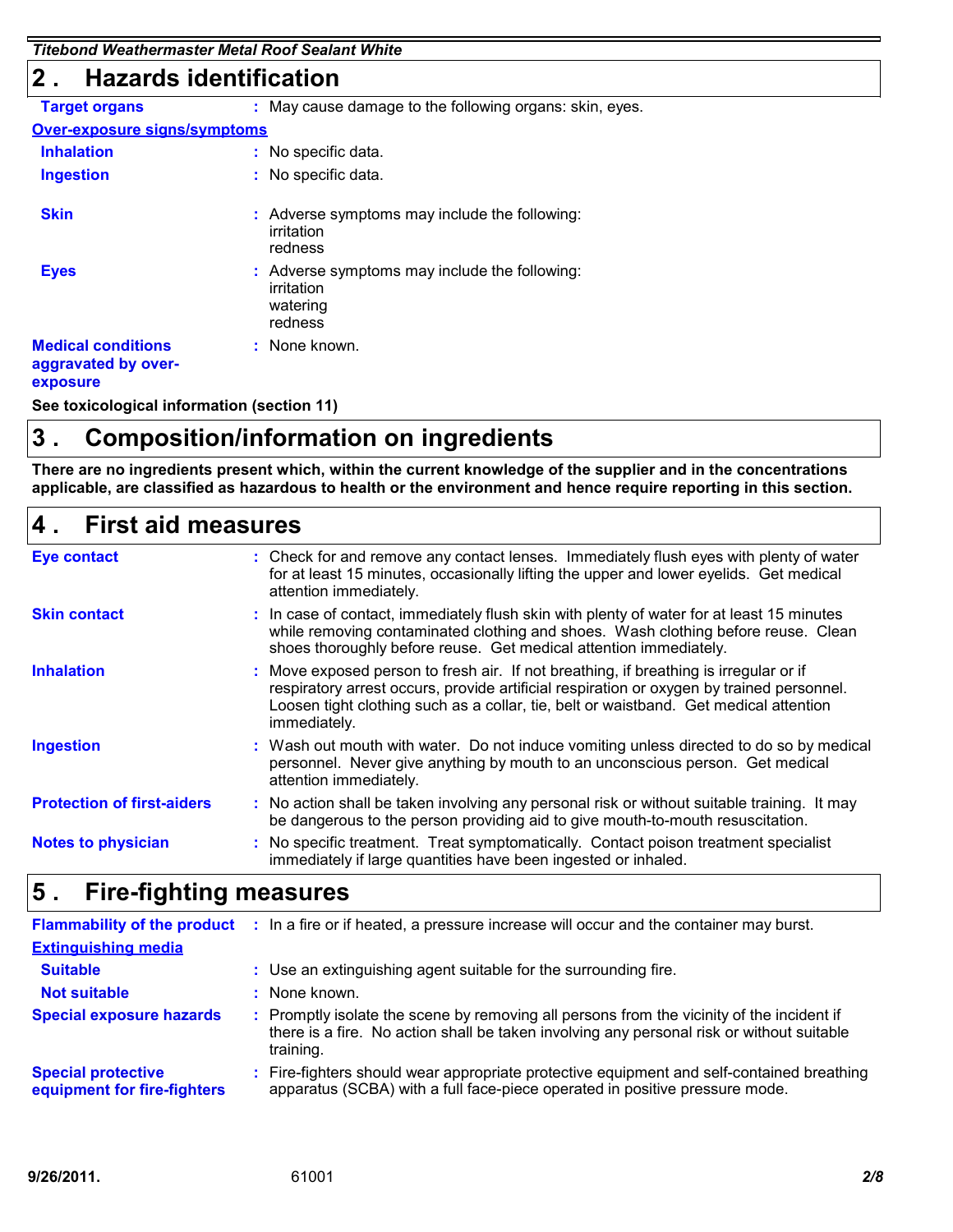## **Accidental release measures 6 .**

| <b>Personal precautions</b>      | : No action shall be taken involving any personal risk or without suitable training.<br>Evacuate surrounding areas. Keep unnecessary and unprotected personnel from<br>entering. Do not touch or walk through spilled material. Avoid breathing vapor or mist.<br>Provide adequate ventilation. Wear appropriate respirator when ventilation is<br>inadequate. Put on appropriate personal protective equipment (see section 8).                                                                                                                                                                                                      |
|----------------------------------|---------------------------------------------------------------------------------------------------------------------------------------------------------------------------------------------------------------------------------------------------------------------------------------------------------------------------------------------------------------------------------------------------------------------------------------------------------------------------------------------------------------------------------------------------------------------------------------------------------------------------------------|
| <b>Environmental precautions</b> | : Avoid dispersal of spilled material and runoff and contact with soil, waterways, drains<br>and sewers. Inform the relevant authorities if the product has caused environmental<br>pollution (sewers, waterways, soil or air).                                                                                                                                                                                                                                                                                                                                                                                                       |
| <b>Small spill</b>               | : Stop leak if without risk. Move containers from spill area. Dispose of via a licensed<br>waste disposal contractor. Absorb with an inert material.                                                                                                                                                                                                                                                                                                                                                                                                                                                                                  |
| Large spill                      | : Stop leak if without risk. Move containers from spill area. Approach release from<br>upwind. Prevent entry into sewers, water courses, basements or confined areas.<br>Contain and collect spillage with non-combustible, absorbent material e.g. sand, earth,<br>vermiculite or diatomaceous earth and place in container for disposal according to local<br>regulations (see section 13). Dispose of via a licensed waste disposal contractor.<br>Contaminated absorbent material may pose the same hazard as the spilled product.<br>Note: see section 1 for emergency contact information and section 13 for waste<br>disposal. |

## **Handling and storage 7 .**

#### **Handling**

Put on appropriate personal protective equipment (see section 8). Eating, drinking and **:** smoking should be prohibited in areas where this material is handled, stored and processed. Workers should wash hands and face before eating, drinking and smoking. Do not ingest. Avoid contact with eyes, skin and clothing. Avoid breathing vapor or mist. Keep in the original container or an approved alternative made from a compatible material, kept tightly closed when not in use. Empty containers retain product residue and can be hazardous. Do not reuse container.

**Storage**

Store in accordance with local regulations. Store in original container protected from **:** direct sunlight in a dry, cool and well-ventilated area, away from incompatible materials (see section 10) and food and drink. Keep container tightly closed and sealed until ready for use. Containers that have been opened must be carefully resealed and kept upright to prevent leakage. Do not store in unlabeled containers. Use appropriate containment to avoid environmental contamination.

## **Exposure controls/personal protection 8 .**

#### **Canada**

| <b>Occupational exposure limits</b> |           |  | TWA (8 hours) |  |  | STEL (15 mins) |  |  | <b>Ceiling</b>                                                                                    |  |                  |
|-------------------------------------|-----------|--|---------------|--|--|----------------|--|--|---------------------------------------------------------------------------------------------------|--|------------------|
| Ingredient                          | List name |  |               |  |  |                |  |  | ppm   mg/m <sup>3</sup> Other   ppm   mg/m <sup>3</sup>   Other   ppm   mg/m <sup>3</sup>   Other |  | <b>Notations</b> |
| No exposure limit value known.      |           |  |               |  |  |                |  |  |                                                                                                   |  |                  |

#### **Consult local authorities for acceptable exposure limits.**

| <b>Recommended monitoring</b><br>procedures | : If this product contains ingredients with exposure limits, personal, workplace atmosphere<br>or biological monitoring may be required to determine the effectiveness of the ventilation<br>or other control measures and/or the necessity to use respiratory protective equipment.                                                                                |
|---------------------------------------------|---------------------------------------------------------------------------------------------------------------------------------------------------------------------------------------------------------------------------------------------------------------------------------------------------------------------------------------------------------------------|
| <b>Engineering measures</b>                 | : No special ventilation requirements. Good general ventilation should be sufficient to<br>control worker exposure to airborne contaminants. If this product contains ingredients<br>with exposure limits, use process enclosures, local exhaust ventilation or other<br>engineering controls to keep worker exposure below any recommended or statutory<br>limits. |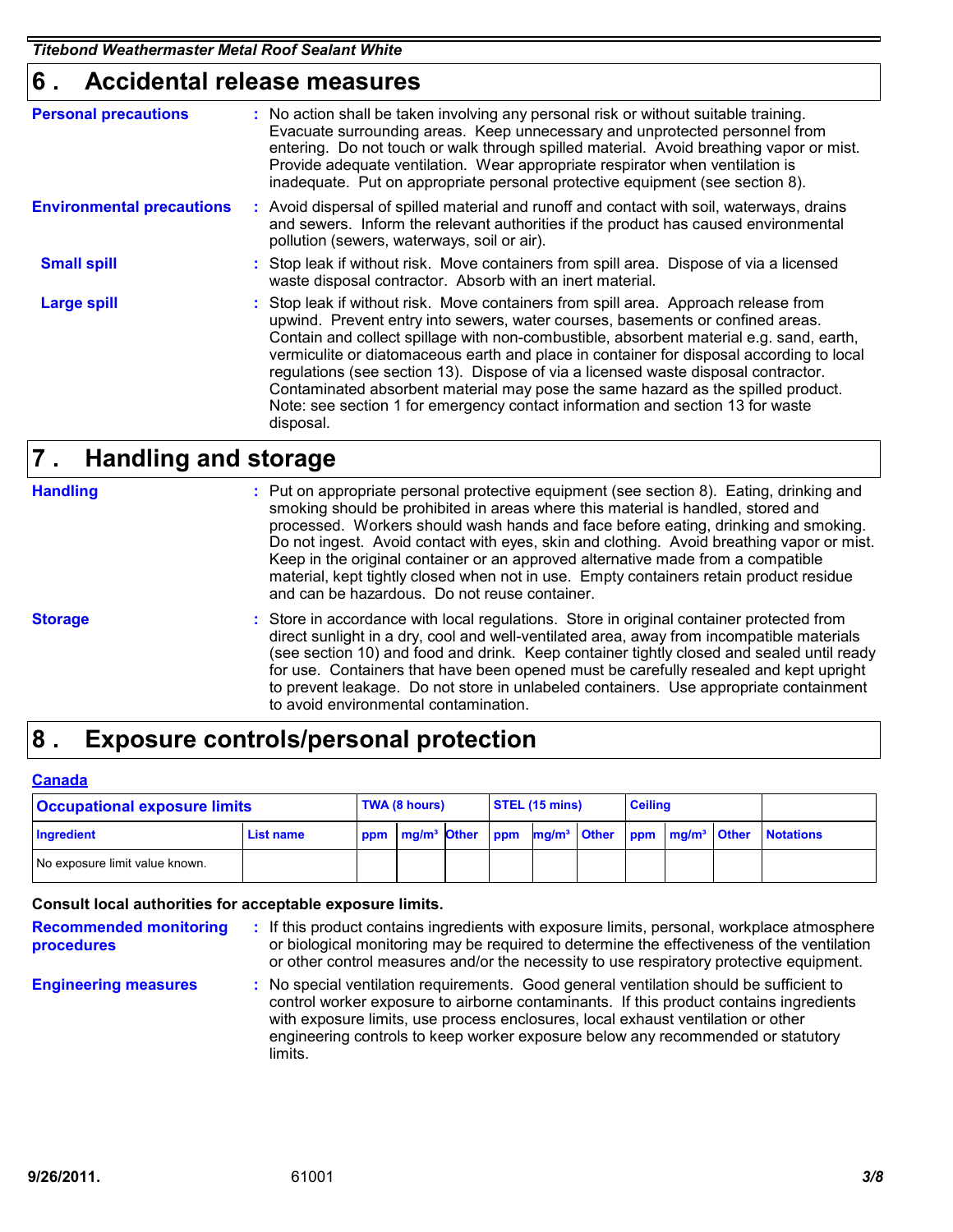*Titebond Weathermaster Metal Roof Sealant White*

## **8 . Exposure controls/personal protection**

|                                                  | . <del>.</del>                                                                                                                                                                                                                                                                                                                                                                                    |
|--------------------------------------------------|---------------------------------------------------------------------------------------------------------------------------------------------------------------------------------------------------------------------------------------------------------------------------------------------------------------------------------------------------------------------------------------------------|
| <b>Hygiene measures</b>                          | : Wash hands, forearms and face thoroughly after handling chemical products, before<br>eating, smoking and using the lavatory and at the end of the working period. Appropriate<br>techniques should be used to remove potentially contaminated clothing. Wash<br>contaminated clothing before reusing. Ensure that eyewash stations and safety showers<br>are close to the workstation location. |
| <b>Personal protection</b>                       |                                                                                                                                                                                                                                                                                                                                                                                                   |
| <b>Respiratory</b>                               | : Use a properly fitted, air-purifying or air-fed respirator complying with an approved<br>standard if a risk assessment indicates this is necessary. Respirator selection must be<br>based on known or anticipated exposure levels, the hazards of the product and the safe<br>working limits of the selected respirator.                                                                        |
| <b>Hands</b>                                     | : Chemical-resistant, impervious gloves complying with an approved standard should be<br>worn at all times when handling chemical products if a risk assessment indicates this is<br>necessary.                                                                                                                                                                                                   |
| <b>Eyes</b>                                      | : Safety eyewear complying with an approved standard should be used when a risk<br>assessment indicates this is necessary to avoid exposure to liquid splashes, mists or<br>dusts.                                                                                                                                                                                                                |
| <b>Skin</b>                                      | : Personal protective equipment for the body should be selected based on the task being<br>performed and the risks involved and should be approved by a specialist before handling<br>this product.                                                                                                                                                                                               |
| <b>Environmental exposure</b><br><b>controls</b> | : Emissions from ventilation or work process equipment should be checked to ensure they<br>comply with the requirements of environmental protection legislation.                                                                                                                                                                                                                                  |

#### **Physical and chemical properties 9 .**

| <b>Physical state</b>                             | : Liquid. [Paste.]                                                     |
|---------------------------------------------------|------------------------------------------------------------------------|
| <b>Flash point</b>                                | : Closed cup: $>93.3^{\circ}$ C ( $>199.9^{\circ}$ F) [Not available.] |
| <b>Color</b>                                      | Various                                                                |
| <b>Odor</b>                                       | Characteristic.                                                        |
| <b>Relative density</b>                           | $: 1.6$ to 1.7                                                         |
| <b>Volatility</b>                                 | $: 0\%$ (w/w)                                                          |
| <b>VOC (less water, less)</b><br>exempt solvents) | : 9 q/l                                                                |
| <b>Solubility</b>                                 | Insoluble in the following materials: cold water and hot water.        |

## **Stability and reactivity 10 .**

| <b>Chemical stability</b>                    | : The product is stable.                                                                                  |
|----------------------------------------------|-----------------------------------------------------------------------------------------------------------|
| <b>Possibility of hazardous</b><br>reactions | : Under normal conditions of storage and use, hazardous reactions will not occur.                         |
| <b>Hazardous polymerization</b>              | : Under normal conditions of storage and use, hazardous polymerization will not occur.                    |
| <b>Conditions to avoid</b>                   | : No specific data.                                                                                       |
| <b>Materials to avoid</b>                    | : No specific data.                                                                                       |
| <b>Hazardous decomposition</b><br>products   | : Under normal conditions of storage and use, hazardous decomposition products should<br>not be produced. |

## **Toxicological information 11 .**

#### **United States**

#### **Acute toxicity**

**Chronic toxicity** No known significant effects or critical hazards.

No known significant effects or critical hazards.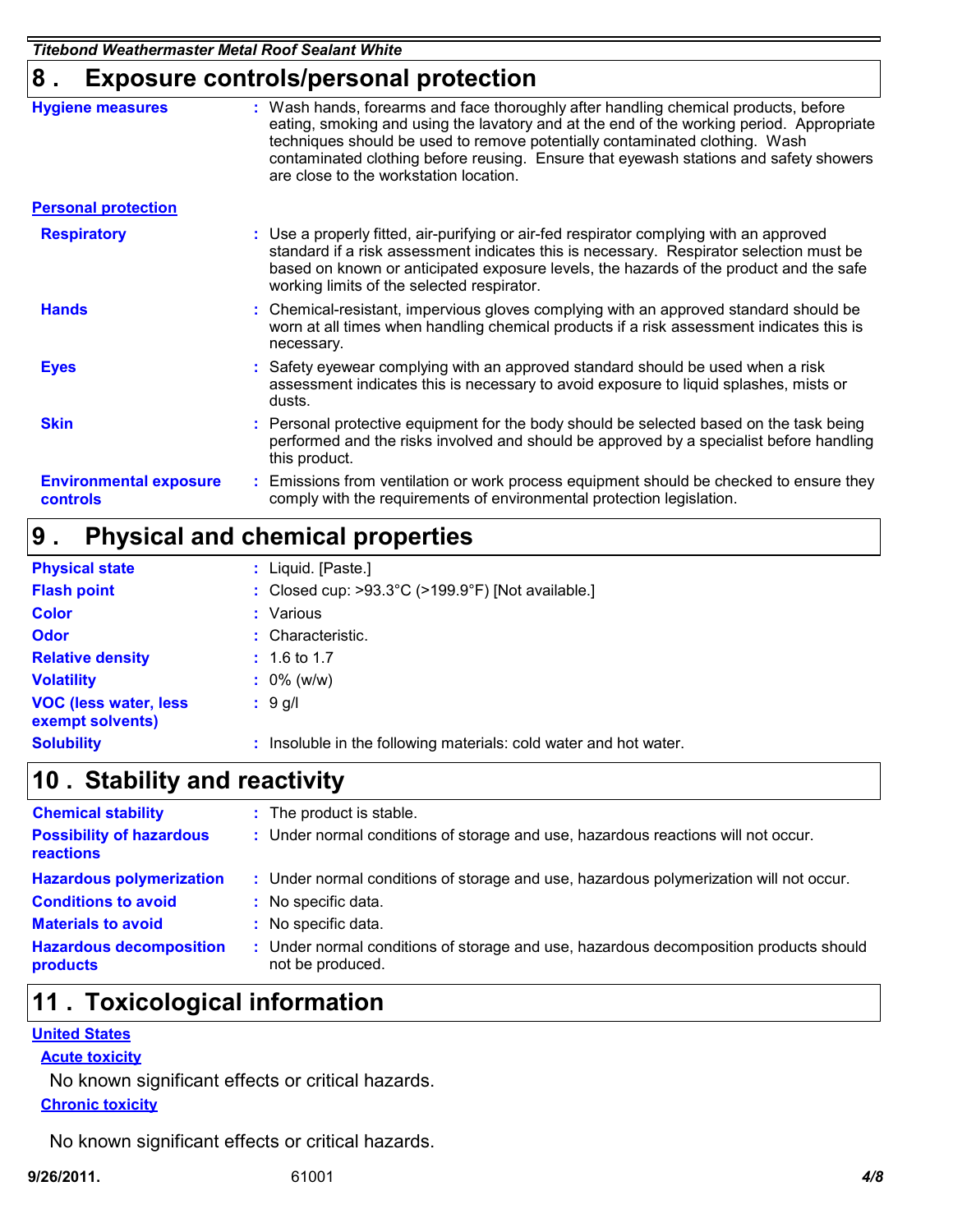## **11 . Toxicological information**

#### **Irritation/Corrosion**

#### **Conclusion/Summary**

**Skin**

**:** Prolonged or repeated contact can defat the skin and lead to irritation, cracking and/or dermatitis.

**Eyes**

**:** This product may irritate eyes upon contact.

#### **Sensitizer**

No known significant effects or critical hazards.

#### **Carcinogenicity**

No known significant effects or critical hazards.

#### **Mutagenicity**

No known significant effects or critical hazards.

#### **Teratogenicity**

No known significant effects or critical hazards.

#### **Reproductive toxicity**

No known significant effects or critical hazards.

#### **Canada**

#### **Acute toxicity**

No known significant effects or critical hazards.

#### **Chronic toxicity**

No known significant effects or critical hazards.

#### **Irritation/Corrosion**

#### **Conclusion/Summary**

**Skin**

**:** Prolonged or repeated contact can defat the skin and lead to irritation, cracking and/or dermatitis.

**Eyes**

**:** This product may irritate eyes upon contact.

#### **Sensitizer**

No known significant effects or critical hazards.

#### **Carcinogenicity**

No known significant effects or critical hazards.

#### **Mutagenicity**

No known significant effects or critical hazards.

#### **Teratogenicity**

No known significant effects or critical hazards.

#### **Reproductive toxicity**

No known significant effects or critical hazards.

#### **Mexico**

#### **Acute toxicity**

No known significant effects or critical hazards.

#### **Chronic toxicity**

No known significant effects or critical hazards.

#### **Irritation/Corrosion**

| <b>Conclusion/Summary</b> |                                                                                                           |     |
|---------------------------|-----------------------------------------------------------------------------------------------------------|-----|
| <b>Skin</b>               | : Prolonged or repeated contact can defat the skin and lead to irritation, cracking and/or<br>dermatitis. |     |
| <b>Eves</b>               | : This product may irritate eyes upon contact.                                                            |     |
| 9/26/2011.                | 61001                                                                                                     | 5/8 |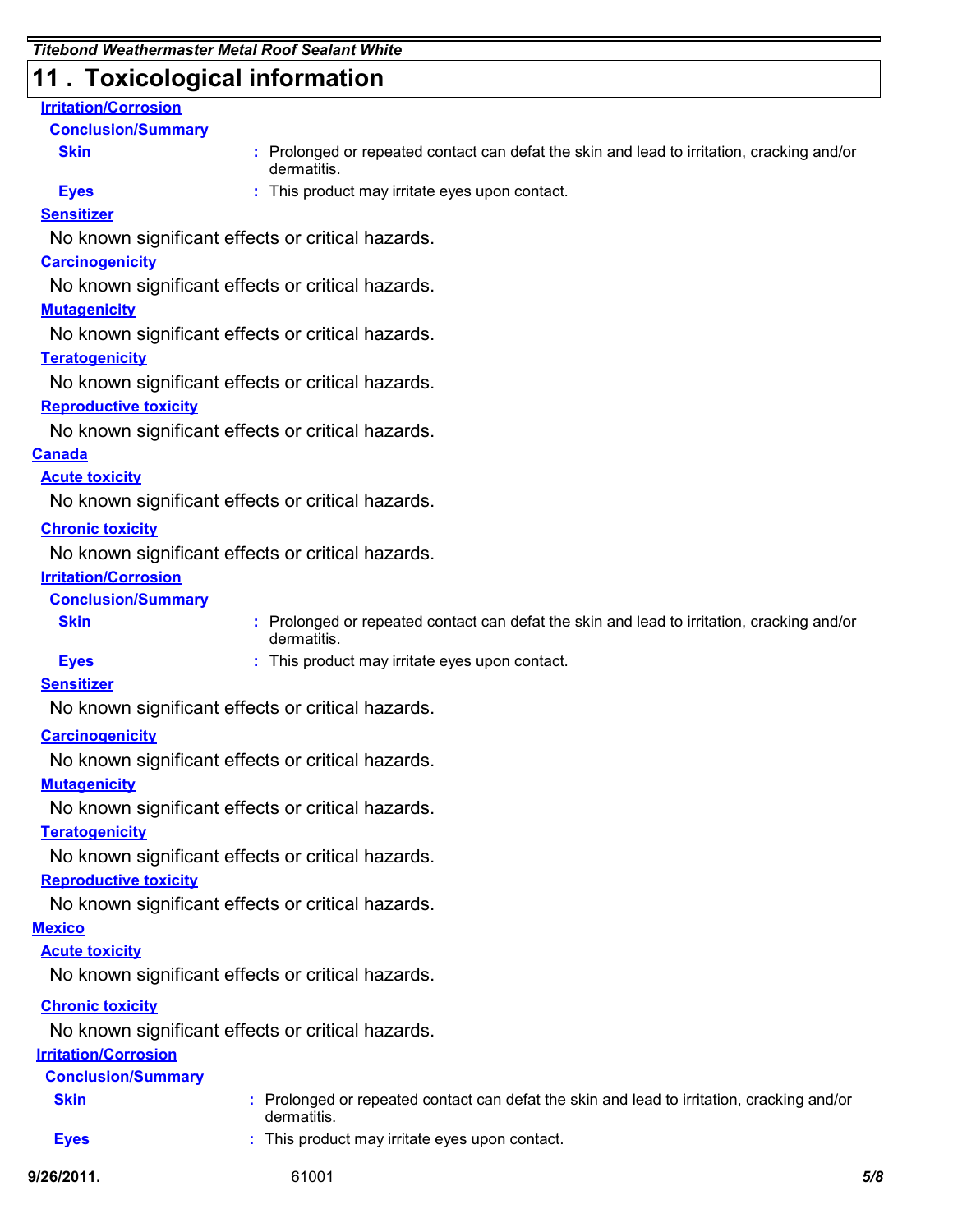## **11 . Toxicological information**

#### **Sensitizer**

No known significant effects or critical hazards.

#### **Carcinogenicity**

No known significant effects or critical hazards.

#### **Mutagenicity**

No known significant effects or critical hazards.

#### **Teratogenicity**

No known significant effects or critical hazards.

#### **Reproductive toxicity**

No known significant effects or critical hazards.

## **Ecological information 12 .**

**Environmental effects :** No known significant effects or critical hazards.

#### **United States**

**Aquatic ecotoxicity**

No known significant effects or critical hazards.

#### **Biodegradability**

No known significant effects or critical hazards.

#### **Canada**

**Aquatic ecotoxicity**

No known significant effects or critical hazards.

#### **Biodegradability**

No known significant effects or critical hazards.

#### **Mexico**

**Aquatic ecotoxicity**

No known significant effects or critical hazards.

#### **Biodegradability**

No known significant effects or critical hazards.

**Other adverse effects** : No known significant effects or critical hazards.

## **Disposal considerations 13 .**

```
The generation of waste should be avoided or minimized wherever possible. Empty
:
                                  containers or liners may retain some product residues. This material and its container
                                  must be disposed of in a safe way. Dispose of surplus and non-recyclable products via
                                  a licensed waste disposal contractor. Disposal of this product, solutions and any by-
                                  products should at all times comply with the requirements of environmental protection
                                  and waste disposal legislation and any regional local authority requirements. Avoid
                                  dispersal of spilled material and runoff and contact with soil, waterways, drains and
                                  sewers.
Waste disposal
```
**Disposal should be in accordance with applicable regional, national and local laws and regulations. Refer to Section 7: HANDLING AND STORAGE and Section 8: EXPOSURE CONTROLS/PERSONAL PROTECTION for additional handling information and protection of employees.**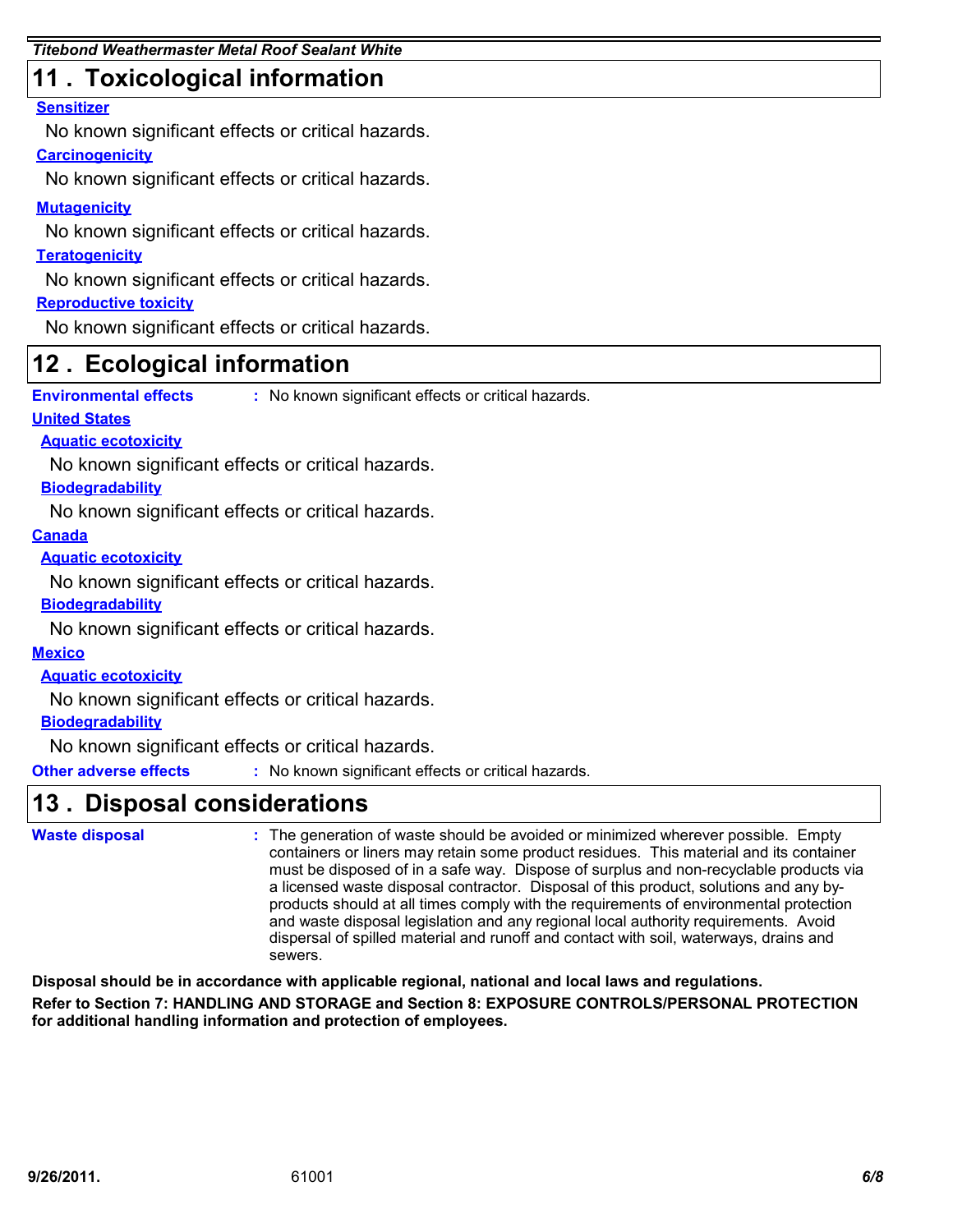| 14. Transport information               |                          |                                |                |                          |           |                                  |  |
|-----------------------------------------|--------------------------|--------------------------------|----------------|--------------------------|-----------|----------------------------------|--|
| <b>Regulatory</b><br><b>information</b> | <b>UN number</b>         | <b>Proper shipping</b><br>name | <b>Classes</b> |                          | PG* Label | <b>Additional</b><br>information |  |
| <b>DOT Classification</b>               | <b>Not</b><br>regulated. |                                |                |                          |           |                                  |  |
| <b>TDG Classification</b>               | <b>Not</b><br>regulated. |                                |                |                          |           |                                  |  |
| <b>Mexico</b><br><b>Classification</b>  | <b>Not</b><br>regulated. |                                |                |                          |           |                                  |  |
| <b>ADR/RID Class</b>                    | <b>Not</b><br>regulated. |                                |                |                          |           |                                  |  |
| <b>IMDG Class</b>                       | <b>Not</b><br>regulated. |                                |                | $\overline{\phantom{0}}$ |           |                                  |  |
| <b>IATA-DGR Class</b>                   | <b>Not</b><br>regulated. |                                |                |                          |           |                                  |  |

PG\* : Packing group

## **Regulatory information 15 .**

| <b>United States</b>                                         |                                                                                                                                                                                                                                                                                                                                           |
|--------------------------------------------------------------|-------------------------------------------------------------------------------------------------------------------------------------------------------------------------------------------------------------------------------------------------------------------------------------------------------------------------------------------|
| <b>HCS Classification</b>                                    | : Not regulated.                                                                                                                                                                                                                                                                                                                          |
| <b>U.S. Federal regulations</b>                              | : United States inventory (TSCA 8b): All components are listed or exempted.                                                                                                                                                                                                                                                               |
|                                                              | SARA 302/304/311/312 extremely hazardous substances: No products were found.<br>SARA 302/304 emergency planning and notification: No products were found.<br>SARA 302/304/311/312 hazardous chemicals: No products were found.<br>SARA 311/312 MSDS distribution - chemical inventory - hazard identification: No<br>products were found. |
| <b>DEA List I Chemicals</b><br><b>(Precursor Chemicals)</b>  | : Not listed                                                                                                                                                                                                                                                                                                                              |
| <b>DEA List II Chemicals</b><br><b>(Essential Chemicals)</b> | : Not listed                                                                                                                                                                                                                                                                                                                              |
| <b>State regulations</b>                                     | Massachusetts Spill: None of the components are listed.<br>Massachusetts Substances: None of the components are listed.                                                                                                                                                                                                                   |
|                                                              | New Jersey Hazardous Substances: None of the components are listed.<br>New Jersey Spill: None of the components are listed.<br>New Jersey Toxic Catastrophe Prevention Act: None of the components are listed.                                                                                                                            |
| <b>Canada</b>                                                | Pennsylvania RTK Hazardous Substances: None of the components are listed.                                                                                                                                                                                                                                                                 |
| <b>WHMIS (Canada)</b>                                        | : Not controlled under WHMIS (Canada).                                                                                                                                                                                                                                                                                                    |
| <b>Canadian lists</b>                                        | : CEPA Toxic substances: None of the components are listed.<br>Canadian ARET: None of the components are listed.<br>Canadian NPRI: None of the components are listed.<br>Alberta Designated Substances: None of the components are listed.                                                                                                |
|                                                              | Ontario Designated Substances: None of the components are listed.<br>Quebec Designated Substances: None of the components are listed.                                                                                                                                                                                                     |
| <b>Canada inventory</b>                                      | : Not determined.                                                                                                                                                                                                                                                                                                                         |
|                                                              | This product has been classified in accordance with the hazard criteria of the Controlled Products Regulations<br>and the MSDS contains all the information required by the Controlled Products Regulations.                                                                                                                              |
| <b>Mexico</b>                                                |                                                                                                                                                                                                                                                                                                                                           |